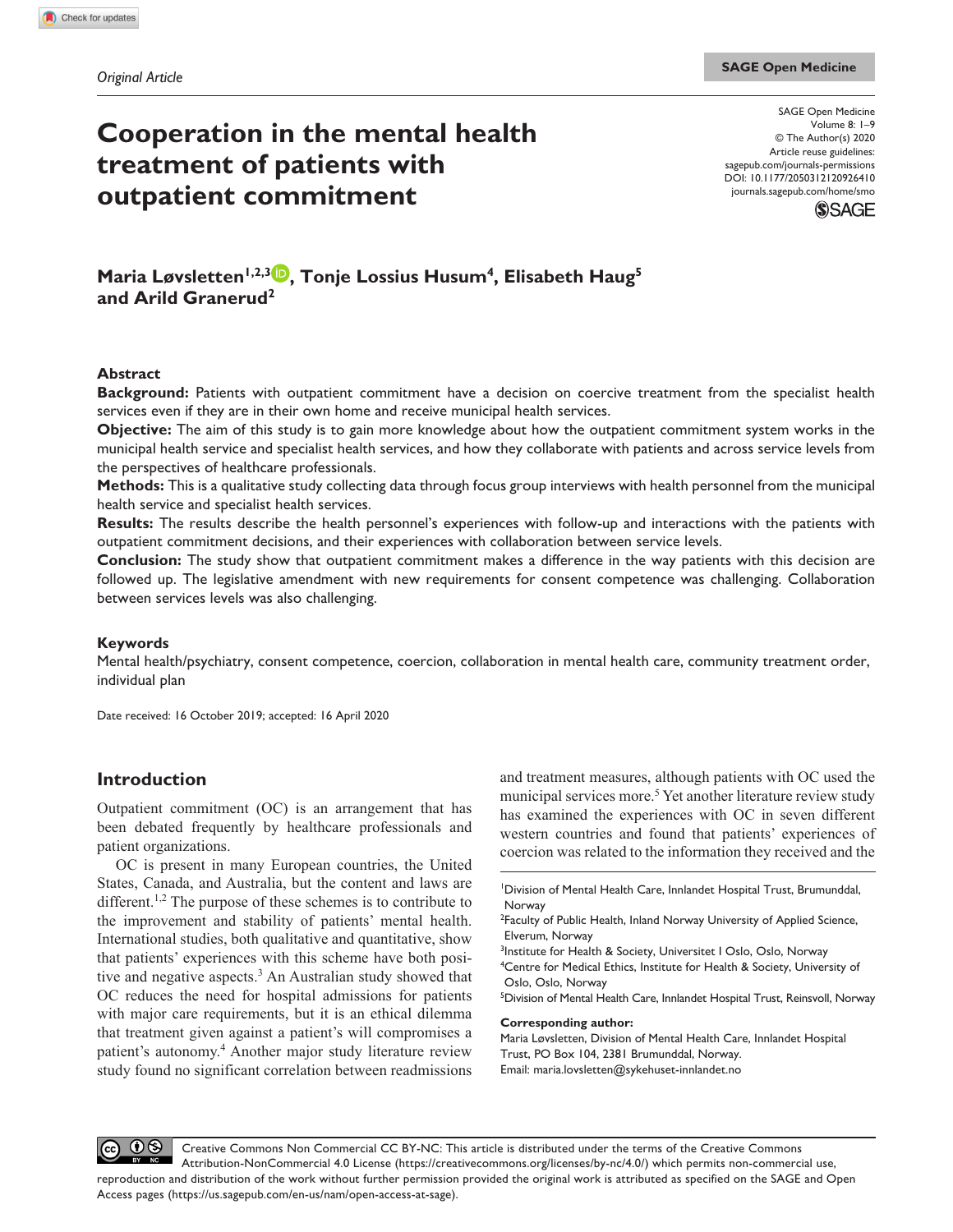**Table 1.** An overview of outpatient commitment (OC) according to the Mental Health Act with guidelines.

Criteria and framework for OC

- The patient's mental condition must meet the criteria of OC
- The patient must have a known contact person in the hospital
- The patient must have a home address in the community
- The patient has the right to an individual plan for care
- The patient must meet treatment appointments
- The patient can be retrieved at home if the patient opposes treatment
- New assessment of compulsion every 3 months by psychiatrist or psychologist

relationship with health professionals.<sup>6</sup> Another literature review, including 48 papers, found that planning for followup was important in the experience of those receiving an OC decision.7

In Norway, OC is a legal decision of the Mental Health Act for compulsory mental health care when the person stays in their own home.<sup>8</sup> The law governing the use of compulsory mental health care in both specialist health care (hospital and district centers) and municipal mental health services.

Several Norwegian studies have highlighted different experiences in the interaction of patients, families, and healthcare professionals. A study of patients in the assertive community treatment (ACT) teams showed that patients with OC decisions had greater potential for recovery than those without an OC.<sup>9</sup> A study that interviewed health professionals highlighted the dilemma of combining the role of the therapist with a control function, even if they saw that OC provided a secure framework for treatment.<sup>10</sup> Another study of relatives of patients with OC decisions referred to the positive experience of OC providing safety and ensuring functioning in daily life.<sup>11</sup>

The mental health service in Norway is organized on two main levels: a specialist health service and a primary care level in the municipality. The specialist health service is divided into hospital and district psychiatric centers (DPCs), which both provide diagnosis and consider coercive decisions. The hospitals have predominantly acute functions and the DPCs offer treatment, long-term followup and rehabilitation, and consist of both wards and outpatient clinics. DPCs are a link between the hospitals and the municipalities. The municipalities offer treatment, rehabilitation, and habitation to any resident in the municipality who has such needs.

The criteria for placing a patient on OC under the Mental Health Act are the same as they are for involuntary hospital treatment.8 The main criterion for using compulsory mental health care is that the patient must have a serious mental disorder. The patient must also be an obvious and serious danger to themselves and their health or to others' lives and health as a result of the mental disease—or the patient must fulfill the treatment criterion, which is a reduced prospect

of substantial improvement without treatment. Before patients receive OC decisions, voluntary treatment must have been either attempted or clearly futile, and the patient must have the opportunity to express their views. OC must also, overall, be the best option for the patient, with its justification as the best solution for the patient and their environment (Table 1).

OC has been debated over the last 20 years in Norway, and the government appointed a committee, to review the use of coercion in Norway.12 This work led to changes in the Mental Health Act.<sup>8</sup> On 1 September 2017, the law changed the treatment criterion, and patients are no longer subject to compulsion if the patient has competence to consent. To be able to consent, the patient must have sufficient information and insight to assess their own need for health care, and the consequences of refusing treatment according to the Patient Rights Act.13

Most patients with OC decisions have a psychotic disorder, with the most frequent diagnosis being schizophrenia.4,14 Patients with a diagnosis of schizophrenia often have significant functional impairments and may need close supervision by qualified personnel to function in daily life.15,16 Norwegian guidelines for the follow-up of OC are lacking. What treatment patients with OC decisions should be offered is not described in the national guidelines. Nevertheless, guidelines have been written about the follow-up and treatment of patients with psychosis, but they are not specifically related to OC: *People with severe mental illness and needs for specific services*, and the *National guidelines for assessment, treatment, and monitoring of people with psychotic disorders*. 17,18

An individual plan (IP) is an interaction tool for patients who need long-term mental health services and coordinated offers, according to the Mental Health Act, the Act on Patient and Service User Rights, and the Health and Care Services Act.<sup>8,13,19,20</sup> If a patient with OC does not have an IP, the specialist health service must initiate its preparation. If the patient also needs healthcare services in the municipality, the specialist health service must cooperate with the municipality.

Over the last 10 years, however, there has been a noticeable reduction in the number of hospital beds in Norway. At the same time, the health authorities introduced the National Health Reform.<sup>21</sup> This provides guidelines recommending that most of the treatment should be in the municipalities. Several guidelines in mental health care outline what should be included in the different service levels, but none highlights collaboration around patients with OC. The guideline *Together on coping* emphasizes the interaction of municipalities and the specialist health service for mental health work, but does not mention patients with OC decisions in particular.<sup>22</sup>

Patients with OC decisions live in the community but are patients in the specialist health service, so it is useful to generate knowledge about how health professionals interact with patients, families, and each other. Thus, more research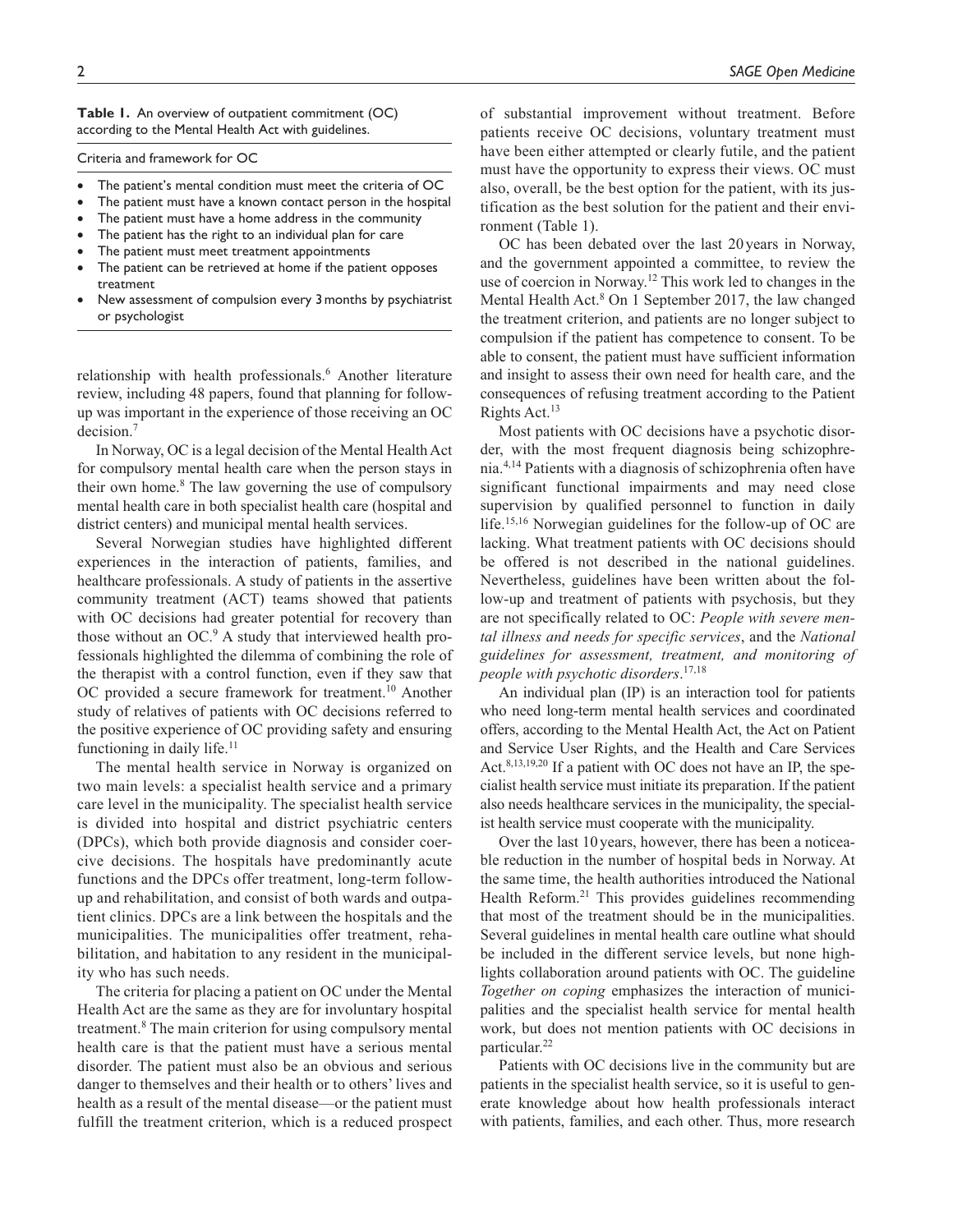in this area is needed. In Norway, "*Tvangsforsk*" (Network for research and knowledge about the use of coercion in mental health care), has made a research plan, 2014–2019, for this.23 This plan points to the need for more researchbased knowledge about decision-making processes when using coercion, and the content and frameworks for municipal health and social services.

The aim of the present study is to gain more knowledge about how the OC system works in the municipal health service and specialist health services, and how they collaborate with patients and across service levels from the perspectives of healthcare professionals.

# **Method**

This qualitative, descriptive, exploratory study examines the health personnel's experiences using focus group interviews.24 The focus group interview is an open-ended group discussion on a specific topic.<sup>25</sup> For the present study, an interview guide was developed in collaboration with the research group. An interview guide with six open questions was developed to answer the study's aim. The topics in the interview guide were: *The health personnel's experiences with OC, how they follow up patients with OC, experiences of collaboration between service levels, and how OC works in a treatment context.*

### *Data collection and sample*

The present study included two counties in central Norway with a countywide population of approximately 400,000 people. The health personnel provide services to patients with OC decisions in the mental health hospital, DPCs, and municipalities. We conducted four focus groups with health personnel from three DPCs and three municipalities. The leaders of the different units selected the participants in the study. All of the included health personnel had education and experience working with patients with OC decision. Six participants were invited to each group, although not all invitees met in the actual interview. It was difficult for the invited units to participate in the focus group interviews, although the participants decided on the time of the meeting. There were, therefore, two focus groups with four participants and two with two participants. We conducted interviews with altogether 12 health personnel, most of whom were women. The health personnel represented municipal housing, the wards, and DPCs, and consisted of psychiatrists and mental health nurses. The four focus group interviews were carried out between March 2018 and April 2018. There was a good range of experience in the groups, despite there being few participants in two of them. The main author was the moderator during all the interviews, and expert by experience was the assistant moderator for two of the interviews. The interviews lasted between 60 and 90min and were digitally recorded and transcribed.

The analysis followed the steps of the qualitative content analysis inspired by Graneheim and Lundman.26 Qualitative content analyses focus on subject and context, and emphasize variation, and similarities within and differences between parts of the text.<sup>27</sup> The main author, a co-author, and an expert by experience were responsible for the analysis. The expert by experience was engaged to ensure the user perspective during reflections on the study's findings.

The text was read through several times to get a sense of all the material. Meaningful units were identified; each meaningful unit was condensed into a description close to the text and given a code. The analysis at different abstraction levels identified three categories, each of which had four subcategories. Finally, based on the latent content of the categories, the underlying meaning was formulated into a theme. Meaningful units that belonged together were grouped, and the theme, categories, and subcategories are shown in Table 2. The analysis of the four focus group interviews showed many views that coincided, which helped fill each one out.

# *Ethical considerations*

All participants in the study were asked to take part voluntarily and had the decisional capacity to provide consent and gave their written informed consent. All the data were anonymized and the study. The present study originally received ethics approval from the Data Protection Services, in Norway, NSD project number 54144. The current study followed the principles defined by the Declaration of Helsinki.28

# **Findings**

The results describe the health personnel's experiences with follow-up and their interactions with the patients who had OC decisions. A process of reflection and discussion resulted in one theme, three categories, and several subcategories (Table 2).

The theme based on the underlying meaning of the data indicates that "OC makes a difference" in the meeting between the health personnel and the patients, and across service levels. The health personnel believe that OC makes a difference, and that the follow-up of patients with an OC decision is extensive. The health personnel tend to give patients in the OC regime more time and closer contact than given to other patients.

The first category presents health professionals' experiences with the use of OC. The second category discloses how the therapeutic relationships with the OC patients work. The third category deals with their experiences with the collaboration between hospital and municipality. The subcategories are presented under the three categories in Table 2. Later in the text, they are presented using example quotes.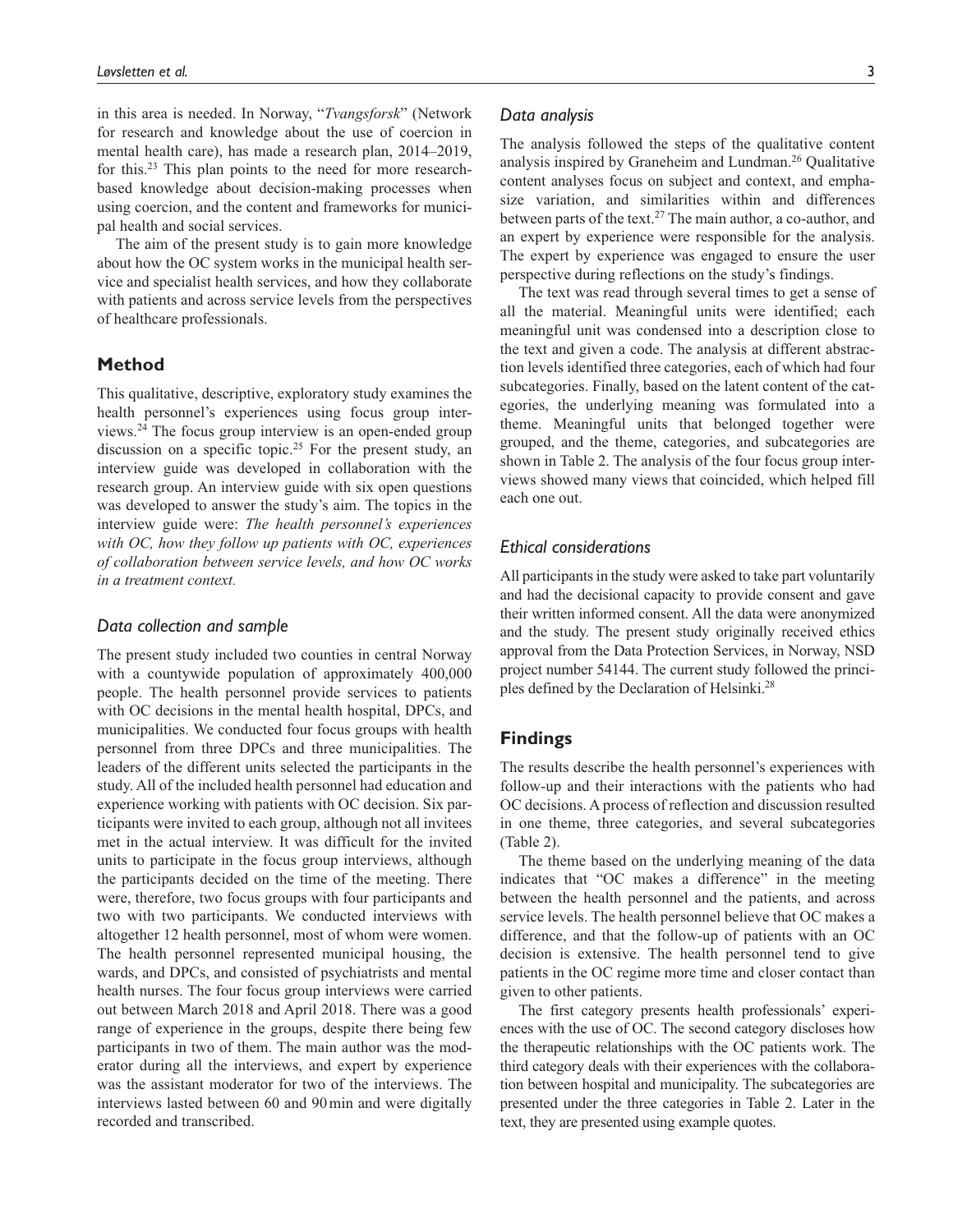| Theme                    | Categories                                                            | Subcategories                                                                                                                                                                                                                                                                                                 |
|--------------------------|-----------------------------------------------------------------------|---------------------------------------------------------------------------------------------------------------------------------------------------------------------------------------------------------------------------------------------------------------------------------------------------------------|
|                          | A framework for OC<br>follow-up                                       | • OC is a statutory duty<br>Legislative amendment of consent competence makes the OC decision<br>more demanding<br>• OC provides the opportunity to give assistance<br>OC gives responsibility to the healthcare service<br>$\bullet$                                                                         |
| OC makes a<br>difference | Provide flexibility in<br>cooperation with the<br>patient             | Predictability creates security<br>٠<br>Provide more help than the governing law<br>Implementation of OC depends on continuity<br>The dilemma of helping someone who does not want help                                                                                                                       |
|                          | The collaboration<br>between the service<br>levels is vaguely defined | Cooperation between municipalities and specialist health services is<br>٠<br>characterized by coincidence<br>The individual plan does not work as a collaborative tool<br>٠<br>Collaboration is developed through effectives meetings<br>$\bullet$<br>The municipalities are experiencing an increased burden |

**Table 2.** Overview of the theme, categories, and subcategories from the analyses of the interviews.

OC: Outpatient commitment.

# *A framework for OC follow-up*

A strongly evident category in the analysis was the framework that OC constitutes when following up patients outside the institution. The interviewees showed depth in their reflections on how they thought OC worked in practice, both for those as health personnel and in meetings with the patients.

*OC is a statutory duty.* Several of the interviewees referred to the OC as an "important duty" for the community to carry out to follow the law:

It's kind of part of our duties; however, once in a while this can be both heavy and difficult. (Psychiatrist)

All considered OC as a regulation to be used when patients cannot take care of themselves because of severe psychosis. Some said that OC should not be seen as an assault and used only when necessary—especially in situations where the patient is a danger to themselves or others. One said that the OC scheme has been criticized by several people and believed that public debate lacks the nuances about the reason for coercion.

*Legislative amendment of consent competence makes the OC decision more demanding.* The interviewees pointed out that it was becoming more demanding to make OC decisions. To make proper reviews of consent assessment, one must have good knowledge of both psychosis and the patient, because the competence to consent can often fluctuate rapidly in patients with psychosis:

I need more time . . . both on and thinking of writing . . . it is discretionary, and opinions differ among psychiatrists. (Psychiatrist)

Several mentioned that it could be difficult to assess a review, because many patients do not experience symptoms as a disease but as part of their self-image, even if their experience lacks internal logic. Changes in the Mental Health Act have led to demands for more documentation:

Consent competence is a very relative thing and not universal in any way; it will fluctuate and that is perhaps the biggest problem with the new law. (Psychiatrist)

Several highlighted that it requires a lot of experience to be able to undertake good reviews before decisions are made, especially if they do not know the patient. All those who were interviewees believed that OC provides the opportunity to follow up the patients with the greatest assistance needs, including those with drug problems:

What we see as a huge problem is drugs, very complex issues. When drugs are in the picture, it makes things much more difficult. (Mental health nurse)

Some thought that OC not only is a control function but also gives meaning and purpose to the treatment.

*OC provides the opportunity to give assistance.* The interviewees emphasized that OC enables health personnel to be in a position to help people who cannot assess the risk of the situation in which they find themselves. They believe it to be unethical not to give help, even if the patient does not want this. Several said that OC might be necessary in certain periods:

I must say that the experience I have . . . so there has been a necessity in the period and it is not as if people are standing on the OC if they do not need it—a thorough assessment is made to give informed consent. (Mental health nurse)

*OC gives responsibility to the healthcare service.* During the interviews, many of the psychiatrists in DPCs said that they felt stronger responsibility for following up patients with an OC because there is a duty according to the law: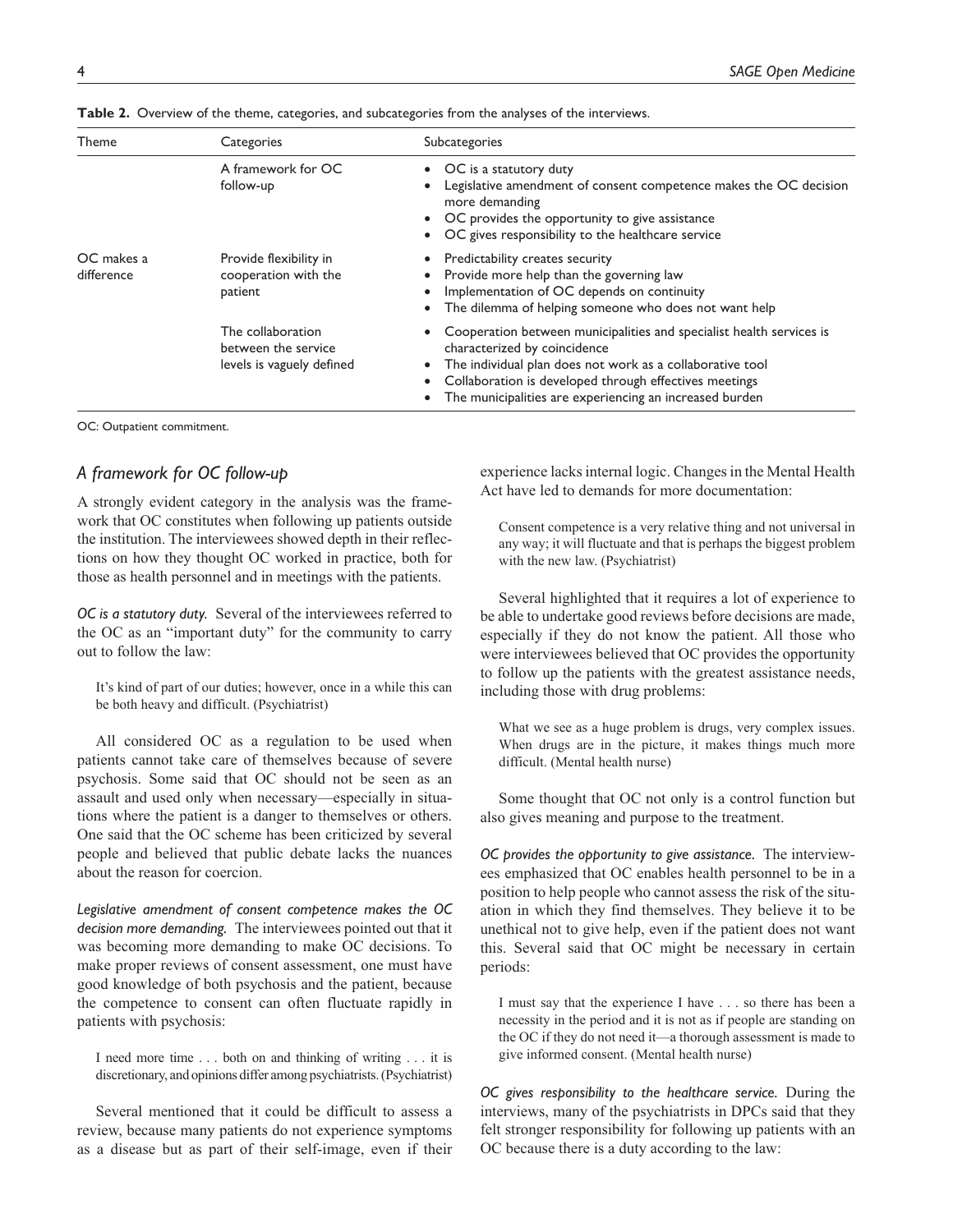I feel more responsible for the OC patients and I want to give them the best deal. (Psychiatrist)

Interviewees from the municipality say that patients with an OC receive faster help from the hospital than other patients with psychotic symptoms. Several believed that an OC ensures use of medication to avoid relapse. They emphasized that it was important to end controlled forms of OC to prevent relapse. An OC decision provides a patient with a status that involves free health care in hospital:

Patients with OC do not pay deductibles, receive medication, are observed and have dinner for free. (Mental health nurse)

Those interviewed assessed OC as a protection for the patients, because the constraint is regulated and requires documentation, so the legislation safeguards patients' legal rights.

### *Provide flexibility in cooperation with the patient*

This category shows that cooperation between the health personnel and the patients was essential. The interviewees emphasized the importance of flexibility in meeting patients with OC decisions, when following up patients both in their own home and at DPCs.

*Predictability creates security.* The interviewees pointed out that they considered patients with OC decisions to be a small vulnerable group, and it was important for these patients to feel taken care of. They were concerned that they have to provide a safe environment for patients with OC decisions, and it was important to define clearly who was responsible for the patients. Several of the interviewees mentioned the importance of creating an alliance with the patients, and that the health personnel have to show consideration in their approach:

These are not the patients who want a lot of collaboration . . . they keep people at a distance and are insecure and paranoid around them all . . .. (Mental health nurse)

Some thought that this means taking "the whole package," by helping patients with everything they need. Several of the interviewees said that the patients seemed safer when they had OC decisions, and this was something that the patients themselves had told the health personnel.

*Provide more help than the governing law.* The interviewees believed that monitoring of OC involves providing assistance beyond what the law says. Several of the personnel from the DPC pointed out that OC meant showing "generosity," in addition to what is required by law. The health personnel showed this "generosity" and accepted the patients even if they came with no appointment:

The patient can show up without an appointment because they are scared or have something to discuss with the psychiatrist . . . then we clear a little space for them . . .. (Mental health nurse)

The interviewees found that many patients felt a connection to the DPC after cancelation of the OC decision and wanted further contact. They pointed out that OC assumes comprehensive follow-up and this is much more than only medication:

So it is a lot about practicing habits and routines; things are as predictable as they have always been and . . . it helps to create the structure that they have so much trouble making themselves. (Psychiatrist)

*Implementation of OC depends on continuity.* The interviewees emphasized that follow-up of OC requires the followup to be holistic, with user involvement and facilitation of the patient's need for help. Frames and agreements were highlighted as important in meetings with patients. This was mentioned as an important part of environmental therapy, because external frameworks can help patients with the internal chaos resulting from their mental state. The interviewees saw it as a problem that it can be difficult to obtain frameworks for outpatient care, but it can also be difficult to get environmentally therapeutic measures into patients' homes. Some patients in the DPC are offered a "user-controlled bed," which patients can use as they wish. Many of the interviewees said that patients with OC decisions have often had long-term needs and extensive problems:

It's a fairly large system around every patient, quite demanding stories . . . some have a user-led voluntary admission agreement . . .. (Mental health nurse)

However, for many patients, the interviewees felt that it was best to be followed up at home and not at the DPC. User participation was an area that interviewees felt was hard to achieve and explain to patients with psychoses:

Getting into a position to achieve dialogue is difficult; some who have been ill for many years and have been coerced several times do not want to talk about medications or vulnerable topics . . .. (Mental health nurse)

The interviewees emphasized that the understanding and knowledge of health personnel were important in understanding patients' situations:

If we have someone who does not take the medicine or does not relate to their weekly schedule, we have conversations and wonder what the cause is—so we wait a few days before contacting therapists or the contact person in the emergency plan. We are trying to achieve some kind of understanding and cooperation to solve the situation. (Mental health nurse)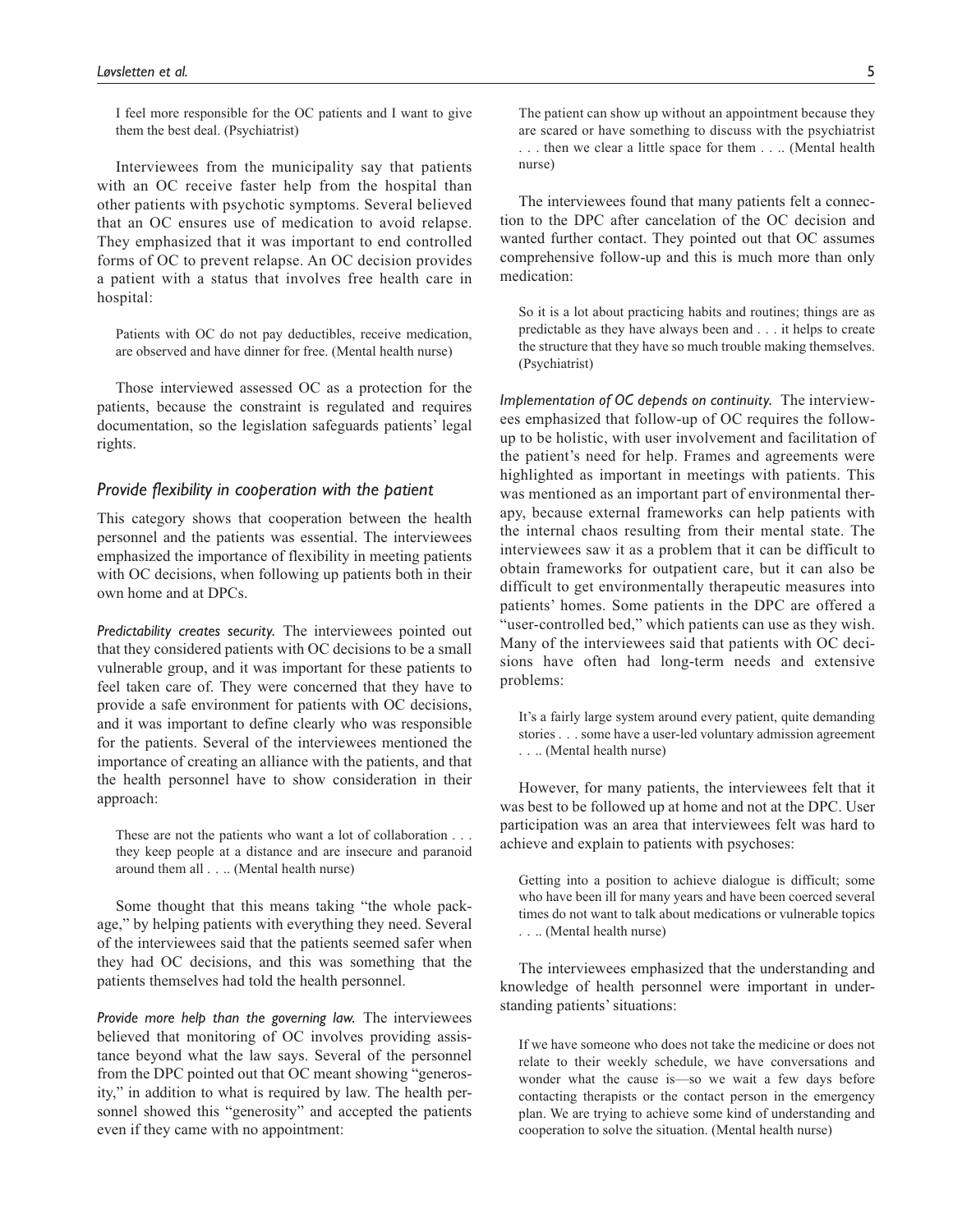*The dilemma of helping someone who does not want help.* The interviewees spoke about patients with psychotic symptoms who do not want contact and isolate themselves. Some patients with an OC decision do not experience symptoms of psychosis as health issues, but as problems caused by others, and medication is identified as coercion. The interviewees found that many relatives reported their concerns about the support system. Many relatives assume a great deal of responsibility:

Relatives have often been overinvolved, and are tired both physically and mentally . . . and have given money to the patient. (Psychiatrist)

Some of those interviewed questioned whether there should be a human right not to receive treatment.

# *The collaboration between the service levels is vaguely defined*

This category deals with collaboration between the service levels for patients with OC. This collaboration was a problem for the interviewees, who felt that collaboration between service levels was vaguely defined in relation to their experiences.

*Cooperation between municipalities and specialist health services is characterized by coincidence.* The interviewees believed that the responsibility shared by the DPC and the municipality seems to be fragmented both organizationally and in relation to responsibilities and roles—and that this could prevent cooperation:

I find it challenging here too, to get on with help, that it gets fragmented . . . there can be many levels and people, and who is really responsible? (Mental health nurse)

Many of the interviewees felt that cooperation depends on the individual and the distribution of responsibilities appears unclear. The municipalities were organized differently and the services consisted of many parts, which could be challenging. The interviewees had a problem in that follow-up of patients requires a lot of cooperation, which may be difficult to achieve. The DPC interviewees believed that, as a specialist health service, they were responsible for the patients with OC decisions, and they should be responsible for all the follow-up of these patients:

The way we do it with day care is most correct and justifiable and really easiest for healthcare personnel and patients to practice. Because we see the patient more often we have better control of medication and collaboration, and we often have more people who can ensure that this works. (Psychiatrist)

*The IP does not work as a collaboration tool.* The legislation provides guidelines, for patients who need coordinated and compound services, to put an IP in place to achieve good health services. The interviewees experienced this collaboration tool not working. In particular, they found it difficult when the patient had psychotic symptoms:

He was very psychotic and it was not possible to get any writing at all from this patient. We collaborated, but it was simply not practical to write. We tried a few times, but the psychosis was so serious that what was written was not understandable. (Psychiatrist)

The interviewees said that many patients did not want the treatment being offered and did not want an IP; others did not understand what an IP was. Instead, they highlighted that patients were more positive about making a crisis plan:

A crisis plan is a simple and sometimes a good document; it is quite easy to work out and very concrete and . . . yes—pretty easy to relate to then. (Psychiatrist)

Several of the interviewees reported that the crisis plan was part of the patient safety program at the DPC.

*Collaboration is developed through effective meetings.* To achieve interaction that works across the service levels, the interviewees emphasized the importance of having effective meetings. They highlighted the importance of being able to work together around patients with OC decisions. The interviewees highlighted good dialogue as important across the levels for discussion and assessment of patients' situations. They pointed out that regular meetings and guidance from the specialist health service are of great importance for a good interaction:

I think we work more systematically with management group meetings and the collaborative meetings for the patients we have with OC. (Mental health nurse)

The interviewees highlighted teams from specialist health care, who traveled to the DPC and the municipalities to assist health personnel, as important for a good interaction between service levels:

A few years ago there was a patient who had been in the system for many years, with several admissions. The patient got a new home in the municipality, and the personnel group felt completely helpless. We used two full days where we went out and gave guidance to half the personnel group one day and the other group the next day, and since then the patient has not been admitted to us. (Mental health nurse)

*The municipalities are experiencing an increased burden.* The interviewees stated that the municipalities have had greater challenges and increased strain over recent years, since the introduction of the Cooperation Reform, because they have more responsibilities and treatment tasks:

One is, of course, required to have people who are pretty much worse than before in the municipality—more difficult to get into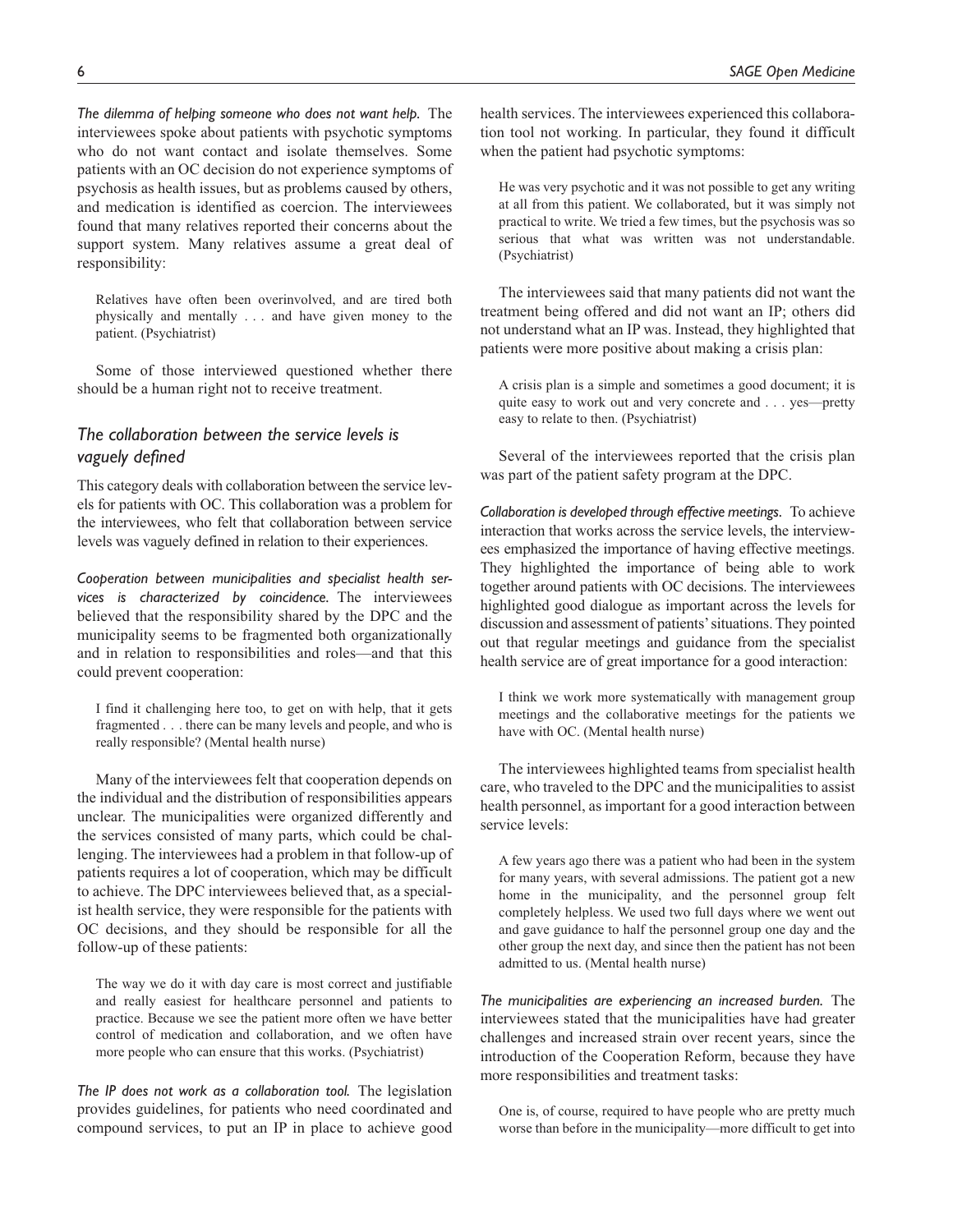admission where we see that it might be needed . . .. (Mental health nurse)

The interviewees saw a problem with health personnel in the municipalities having little expertise with psychoses, and several thought that low competence leads to more coercion:

Now it says that treatment should happen where you live, which means that health personnel could prevent admissions and require a higher level of competence. (Mental health nurse)

Some of the interviewees believed that, among some employees in the municipalities, there was a fear of patients with psychosis; they believed that more resources in the municipality could have provided the opportunity for better follow-up of such patients, with perhaps fewer OC decisions. The interviewees pointed to relatives as a resource, so better follow-up of relatives is important. Some felt that improved collaboration across the health services could give patients with OC decisions a different follow-up in the municipality.

## **Discussion**

# *OC and competence to consent*

All those interviewed showed great insight into OC legislation, and the focus groups were surprisingly consistent in their views across service level and professional groups. An important finding in the present study is that the assessment of OC decisions became more demanding, following the law change in the Mental Health Act on 1 September 2017, related to the ability to consent. The purpose of this change was to strengthen patient rights, but also to respond to the criticism that an OC decision based on the treatment criterion is contrary to human rights.29 From this perspective, the amendment of the law contributes to a strengthening of patients' rights, because the criteria for receiving an OC decision have become stricter.

On the other hand, the present study showed a problem with the fact that the change in the law can prevent patients with psychosis from receiving the necessary health care. It became a problem that consent assessments may have uncertain value when assessing OC decisions. Many patients with psychosis have fluctuating symptoms which can make them appear consensual, but, soon after, the psychosis may fluctuate again to create difficulties in making the right decision.

However, the present study also points out that assessment of consent competence depends on the competence of the specialist making the decision on an OC. To make a proper assessment, the patient should be well known to the specialist. If not, the patient's consent could be considered as made on the wrong basis.

As can be seen in the present study, it may seem that the existing criteria, including the consent competence, are not enough to make a complete assessment of a patient's condition. It is possible that more criteria are needed to ensure that

assessments of the needs for OC decisions are as accurate as possible.

## *OC and follow-up in treatment*

The present study points to the dilemma in the use of coercion in the provision of mental health care. A challenge to the follow-up of patients with psychosis is that many such patients may not feel that they are ill and do not think that they need treatment; however, the health personnel experience the situation differently from the patients. A psychosis presents challenges to functioning in everyday life.<sup>15</sup> The interviewees were concerned with creating a safe relationship with the patient, but they sometimes experienced the symptoms of psychosis making it difficult to establish a good relationship with the patient. This topic needs to be debated more widely.

The present study raises questions about what additional criteria should apply to OC decisions: what kind of followup is best for patients receiving such OC decisions and what OC treatment should include. On the other hand, the interviewees point out that a patient with an OC decision is followed up more closely than one with psychotic symptoms with no OC decision. Patients with OC decisions often receive their health care fast, so, in this way, the OC scheme also benefits the patient.

However, the OC decision itself may be an obstacle to establishing trust between patients and health personnel, and gaining user involvement. Patients with OC decisions receive assistance from both the municipality and the specialist health service based on different guidelines. Instead, the interviewees suggested that a small group of health personnel should have overall responsibility for patients with OC decisions across several health service levels. One Norwegian study showed that patients with follow-up from one permanent team experienced better recovery from symptom pressure.<sup>9</sup> That study also points out that high competence in such a team can reduce the use of coercion.

# *Collaboration across health service levels*

A key finding in the present study is that collaboration between municipality health services and specialist health services for patients with OC varies widely, and that the responsibility is too fragmented. The present study points out that there is no clear structure for cooperation across service levels for a patient with OC decisions. The Mental Health Act provides guidelines for patients with OC, stating that they should have a contact person in the specialist health service available to the patient, family, and municipality.<sup>8</sup> However, the specialist health service has a responsibility for patients with OC decisions because these patients have patient status and need to be monitored regularly. Perhaps the contact person in the specialist health service should also be responsible for coordination between the municipality and the specialist health service for patients with OC decisions.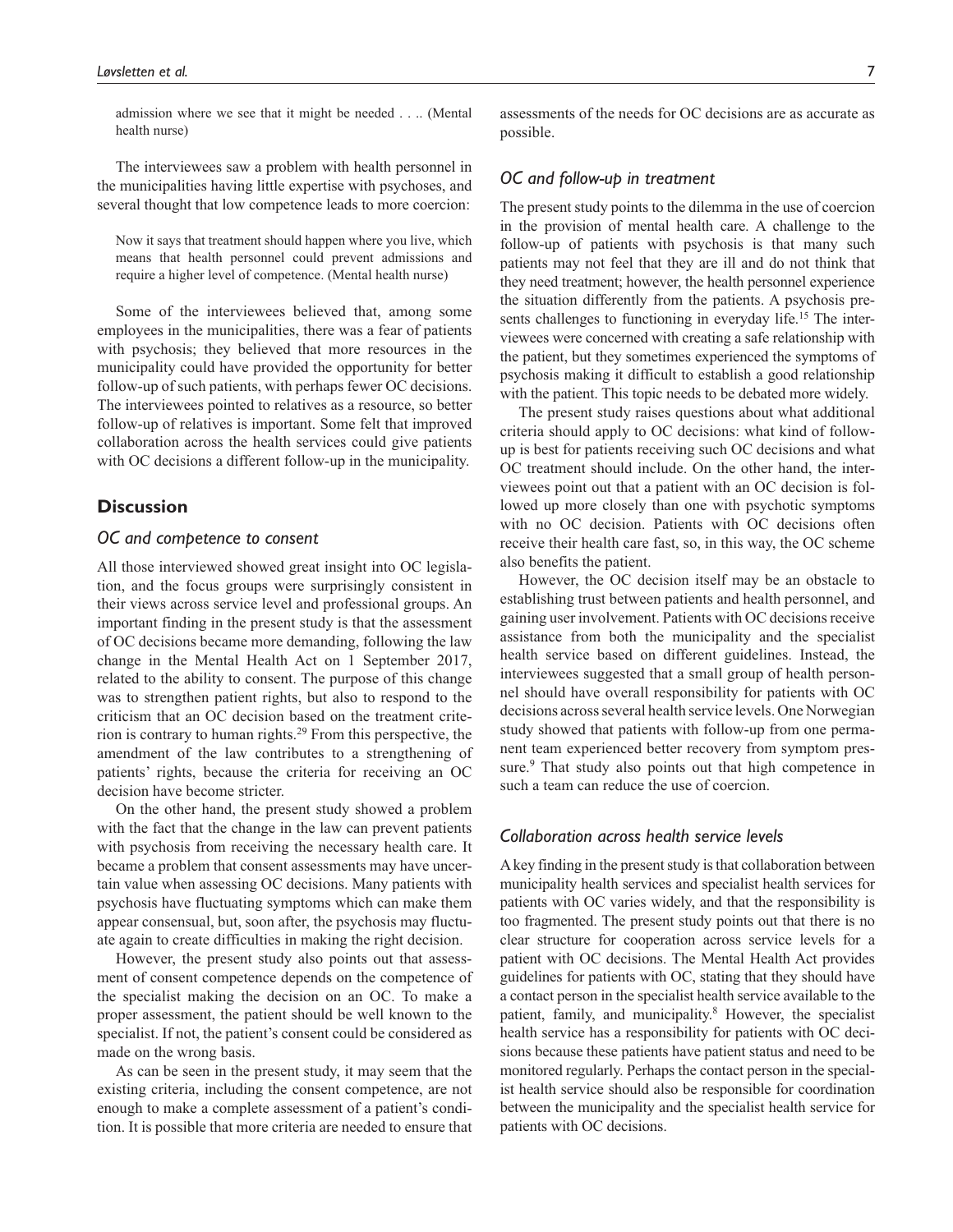Patients with psychosis often need a lot of follow-up.<sup>16</sup> Separate guidelines have been prepared to assist patients with psychosis between service levels, but there are no specific guidelines for patients with OC decisions, as the present study points out. However, these guidelines for psychosis point to the IP, which is an important interaction tool in the Mental Health Act and the Patient Rights Act provides user rights, and

is mandatory for patients with OC decisions.<sup>8,13</sup> However, the coordinating function for the IP is at the municipal level, although the specialist health service also has responsibility to implement the IP when the patient has an OC decision. Some of the interviewees have had good experiences with a crisis plan, as part of the IP, for patients with OC decisions.

Those interviewed in the present study believe that the IP does not act as a collaborative tool; this is justified by the fact that patients with an OC decision often do not interact with the IP or even want it. Possibly the patients are not sufficiently familiar with the IP or it is not a suitable tool for this patient group. Perhaps a patient lacks knowledge about what an IP is or should have improved mental health and consent competence before an IP is introduced. However, an IP shall ensure user involvement, so it is worrying that it does not work as it should.

## *Limitation*

Focus group interviews for data collection is well known and have confirmability. To strengthen the validity in the interviews with the health personnel, the same moderator conducted the interviews together with an expert by experience. We conducted four focus groups, to achieve the necessary breadth of material.<sup>30</sup> A limitation in this study was that two of the groups was rather small because it was more difficult to recruit participants than we expected. However, the study participants had extensive experience working with patients with OC decisions, and the four group interviews showed that the interviewees shared many similar experiences, which indicated that the present study had reached data saturation.

To strengthen credibility and dependability, all the authors participated in the discussions through the analysis process. It was also important that the expert by experience participated in the analysis work to provide her perspective on the findings. The analysis process gave neutrality of the data, strengthened through the systematic documentation in the analysis process. However, this material was collected from some of the health personnel from a limited geographical area. More studies that are similar are needed before the findings can be generalized.

# **Conclusion**

The present study investigated how OC works in treatment as seen from a healthcare perspective, and how collaboration between municipalities and specialist health services works. The health personnel believe that an OC decision makes a difference in the way patients with this decision are followed up.

8 *SAGE Open Medicine*

They believe that the OC decision gives the patient rights and opportunities for the provision of mental health care. The legislative amendment with new requirements for consent competence was a problem. To make an OC decision was described as more demanding because consent competence could fluctuate along with the psychotic symptoms. Although the change strengthens patient rights, there is also a risk that such patients do not receive adequate health care. The present study points to the challenges related to collaboration across service levels. Good routines for collaboration across the service levels for patients with an OC decision are lacking. The IP, which is a statutory collaboration plan, was not used much.

## **Acknowledgements**

We wish to thank Elisabeth Håland Hals, who has worked as an expert by experience in Inland Norway University of Applied Sciences, for her role as co-moderator during the focus group interviews and her input into the work on the article. In addition, we thank everyone who participated in the focus group interviews.

#### **Author contributions**

M.L. conducted the first analysis and statistical analyses of the manuscript and also wrote the first draft. T.L.H. discussed the analysis and wrote the manuscript draft. E.H. discussed the analyses and participated in critical revision of manuscript drafts. A.G. contributed to the analysis and participated in critical revision of manuscript drafts. All authors approved the final version.

#### **Declaration of conflicting interests**

The author(s) declared no potential conflicts of interest with respect to the research, authorship, and/or publication of this article.

#### **Ethical approval**

The study originally received ethics approval from the Data Protection Services, in Norway, NSD project number 54144. The current study has followed the principles defined by the Declaration of Helsinki (World Medical Association, 2013).

### **Funding**

The author(s) disclosed receipt of the following financial support for the research, authorship, and/or publication of this article: This work was supported by the Innlandet Hospital Trust and the Inland Norway University of Applied Sciences.

#### **Informed consent**

Written informed consent was obtained from all subjects before the study.

# **ORCID iD**

Maria Løvsletten D <https://orcid.org/0000-0001-6589-6029>

#### **References**

1. Kisely SR, Campbell LA and O'Reilly R. Compulsory community and involuntary outpatient treatment for people with severe mental disorders. *Cochrane Database Syst Rev* 2017(3): CD004408.